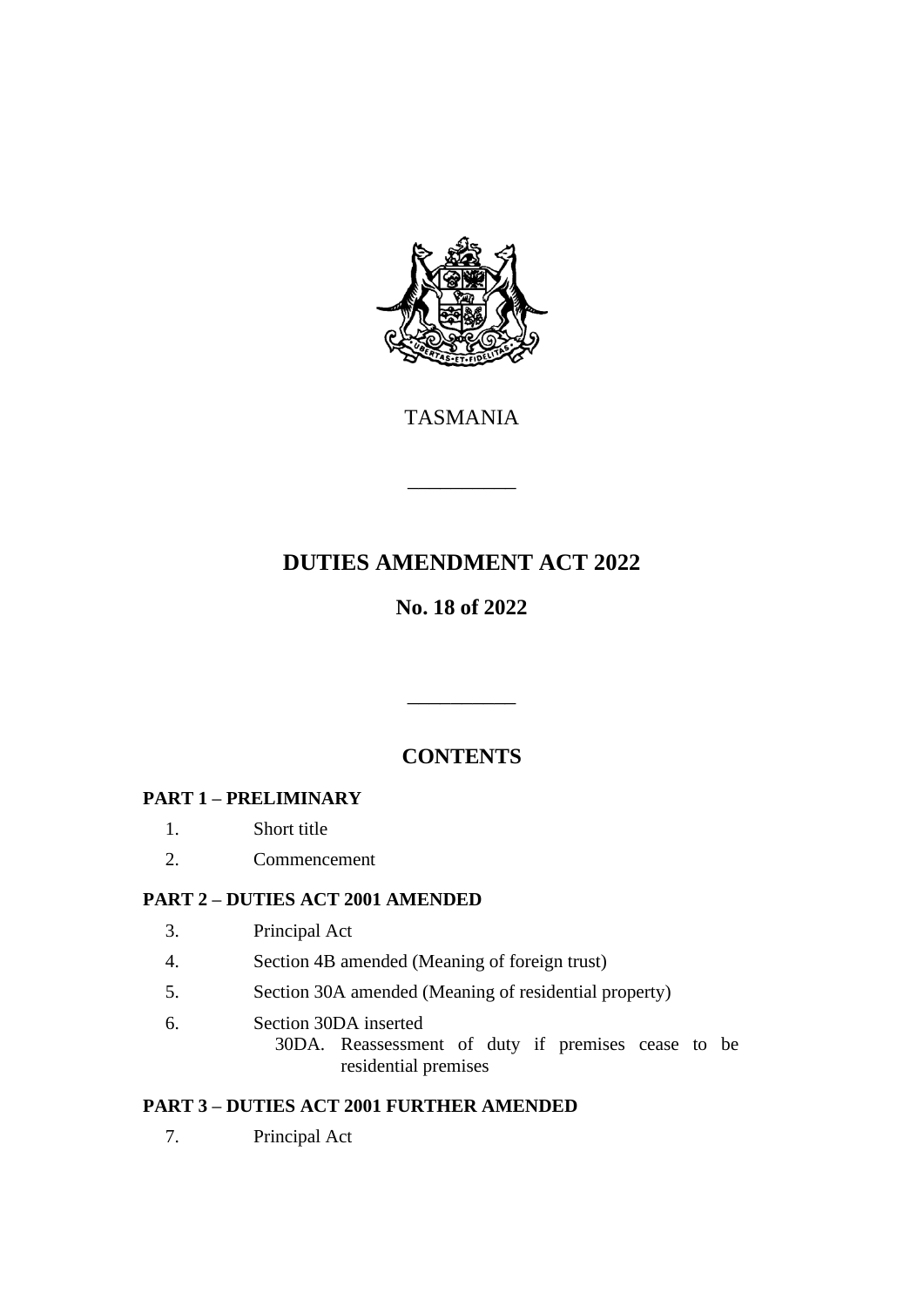| 8.  | Section 30AA inserted<br>30AA. Determinations in relation to use of land                  |
|-----|-------------------------------------------------------------------------------------------|
| 9.  | Section 30HC inserted<br>30HC. Reassessment of duty for certain developers of<br>property |
| 10. | Section 30M amended (Circumstances in which transferee not a<br>foreign person)           |
| 11. | Section 57B inserted<br>Exemptions – certain financing arrangements<br>$5/B$ .            |

#### **PART 4 – CONCLUDING PROVISION**

12. Repeal of Act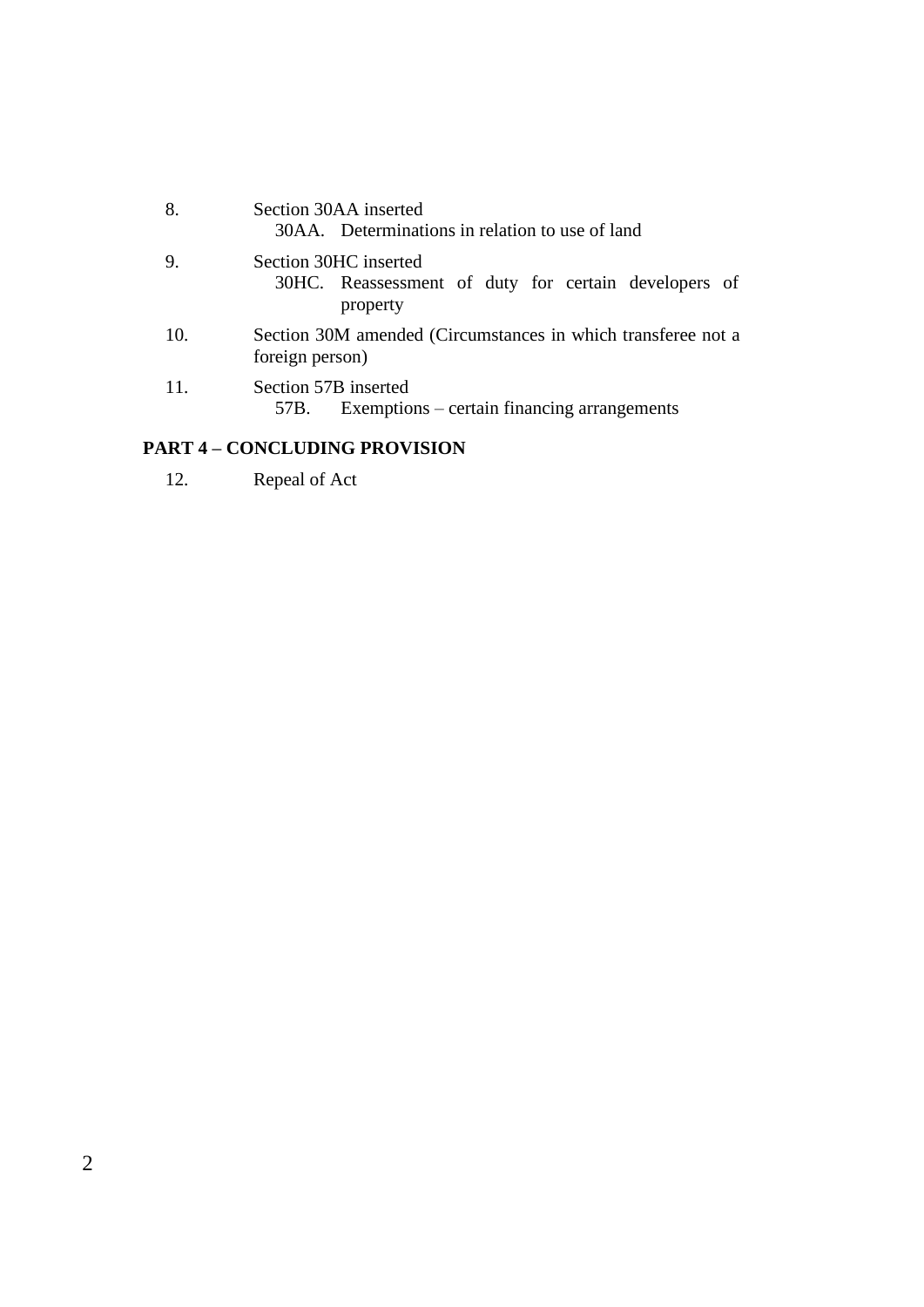

## **DUTIES AMENDMENT ACT 2022**

## **No. 18 of 2022**

### **An Act to amend the** *Duties Act 2001*

### **[Royal Assent 16 June 2022]**

Be it enacted by Her Excellency the Governor of Tasmania, by and with the advice and consent of the Legislative Council and House of Assembly, in Parliament assembled, as follows:

#### **PART 1 – PRELIMINARY**

#### **1. Short title**

This Act may be cited as the *Duties Amendment Act 2022*.

#### **2. Commencement**

(1) Except as provided by this section, this Act commences on the day on which this Act receives the Royal Assent.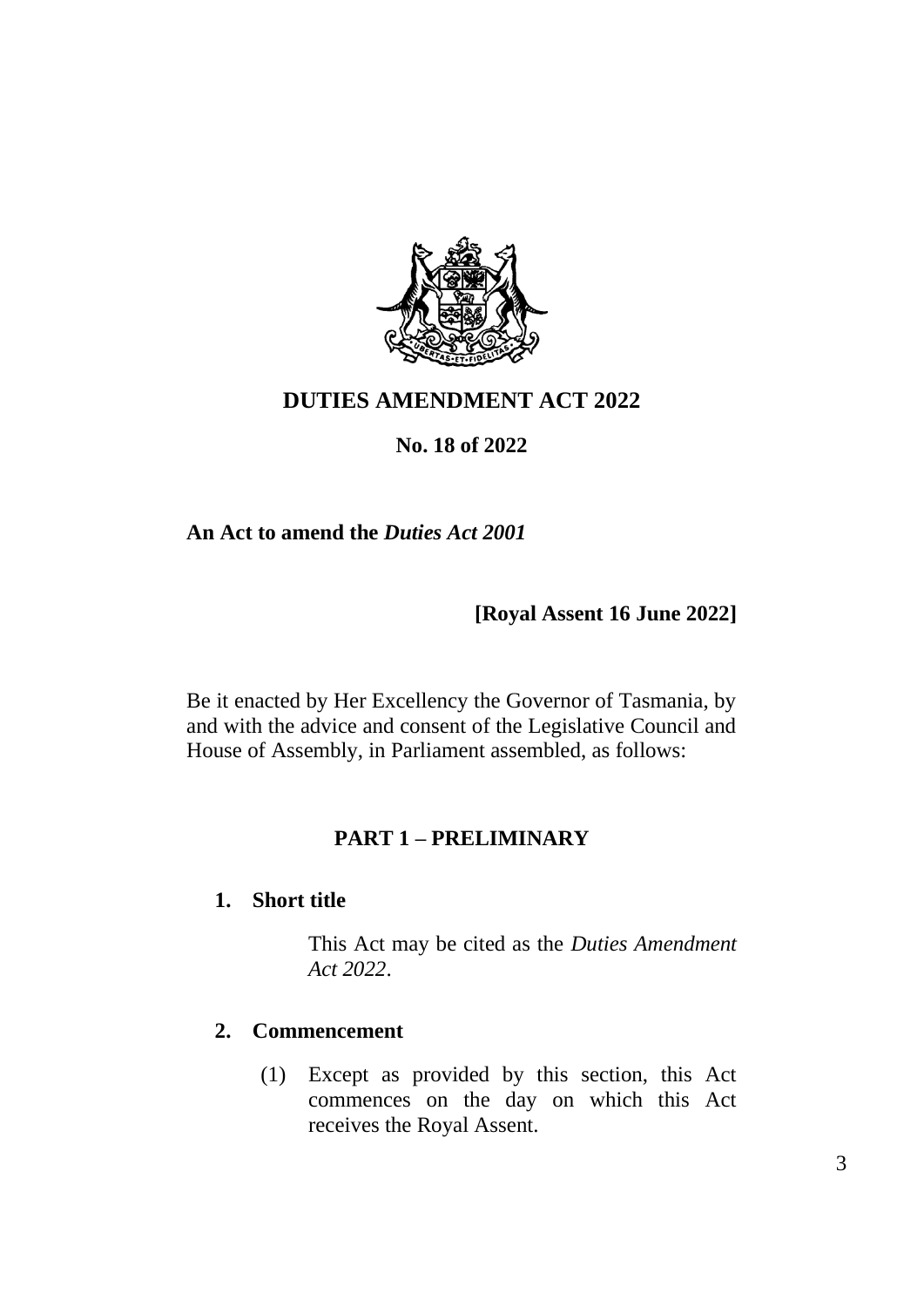- (2) Part 2 is taken to have commenced on 1 July 2018.
- (3) Part 3 commences on 1 July 2022.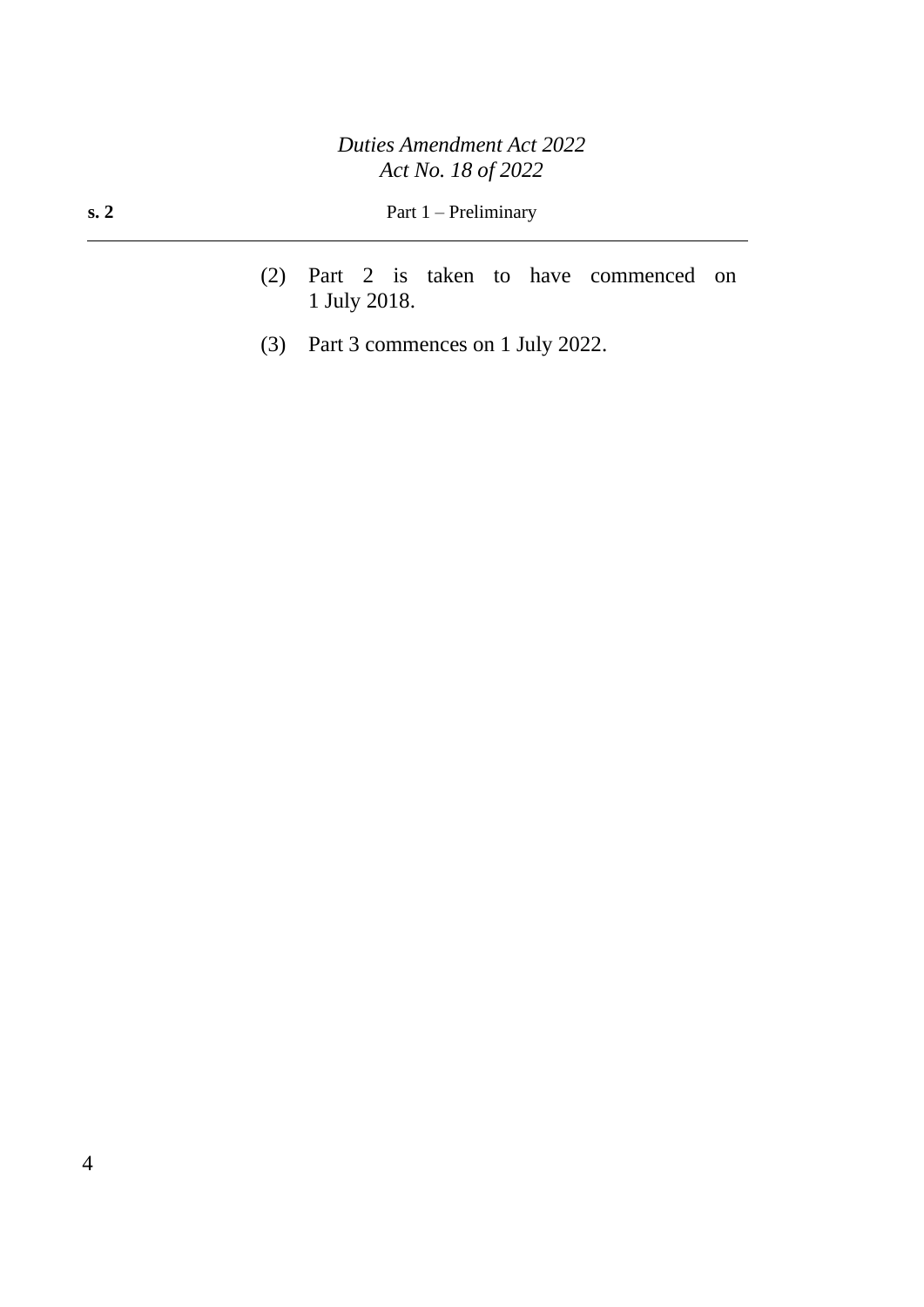#### **PART 2 – DUTIES ACT 2001 AMENDED**

#### **3. Principal Act**

In this Part, the *Duties Act 2001*\* is referred to as the Principal Act.

#### **4. Section 4B amended (Meaning of foreign trust)**

Section 4B of the Principal Act is amended by inserting after subsection (3) the following subsections:

- (4) If a trust is a self managed superannuation fund, within the meaning of the *Superannuation Industry (Supervision) Act 1993* of the Commonwealth, then, for the purposes of subsection (1), a member of the fund is taken to have a beneficial interest in the capital of the fund, to be calculated as the amount to which the member would be entitled on transfer of the member's membership to another self managed superannuation fund.
- (5) For the purposes of subsection (4), a reference to a member of a superannuation fund includes a reference to a beneficiary of the fund.
- (6) If a trust is established by a testamentary instrument, then, for the purposes of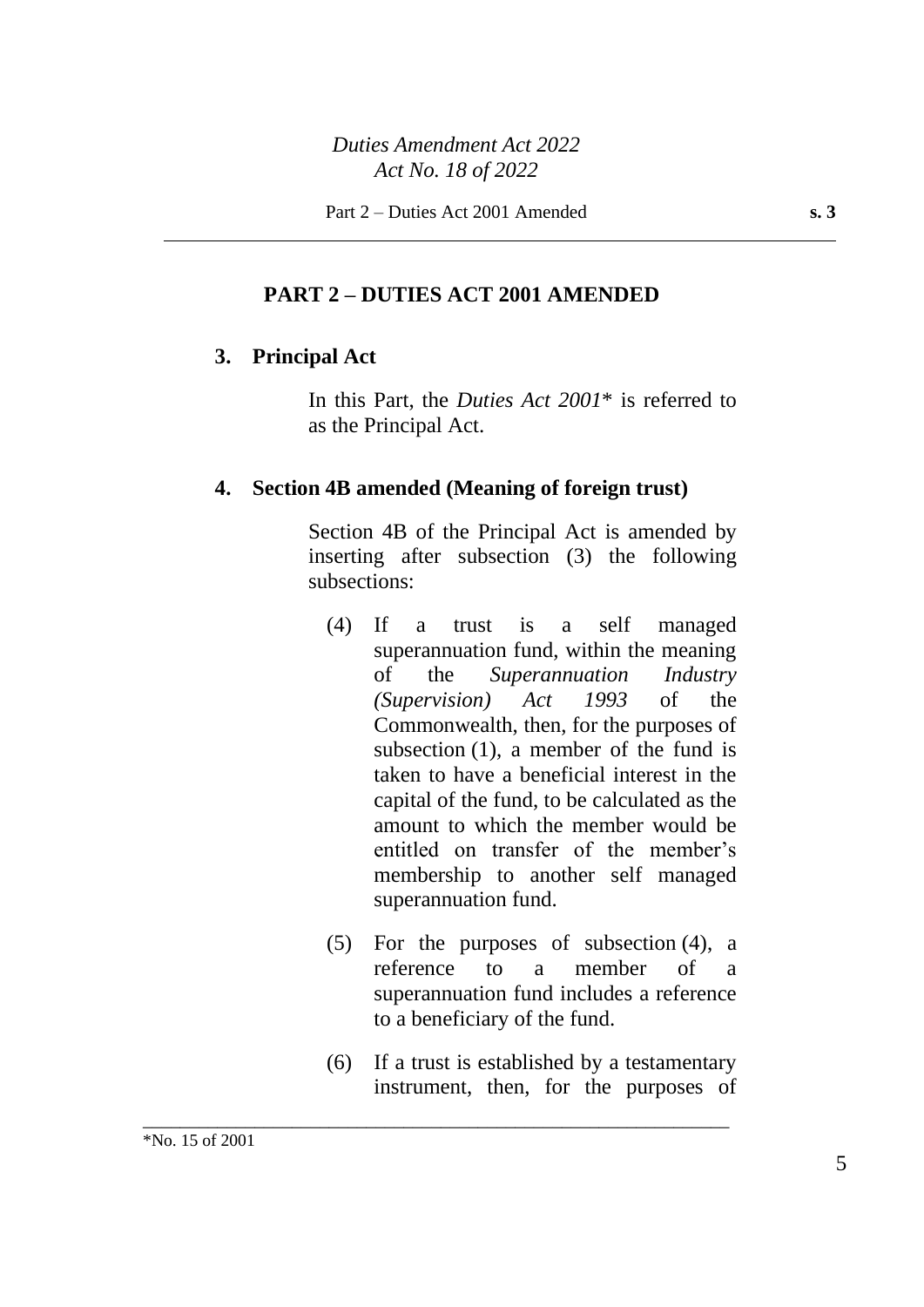subsection (1), a beneficiary of the trust is taken to have a beneficial interest in the capital of the trust, to be calculated as the amount to which the beneficiary would be entitled were the estate fully administered.

## **5. Section 30A amended (Meaning of residential property)**

Section 30A of the Principal Act is amended as follows:

- (a) by renumbering the section as subsection (1);
- (b) by inserting the following subsections after subsection (1):
	- (2) Despite subsection (1), residential property does not include land on which a building is being lawfully used solely, or primarily, as one of the following premises:
		- (a) a commercial establishment whose primary purpose is to offer short-term accommodation, or lodging, to persons for consideration;
		- (b) a hostel or boarding house;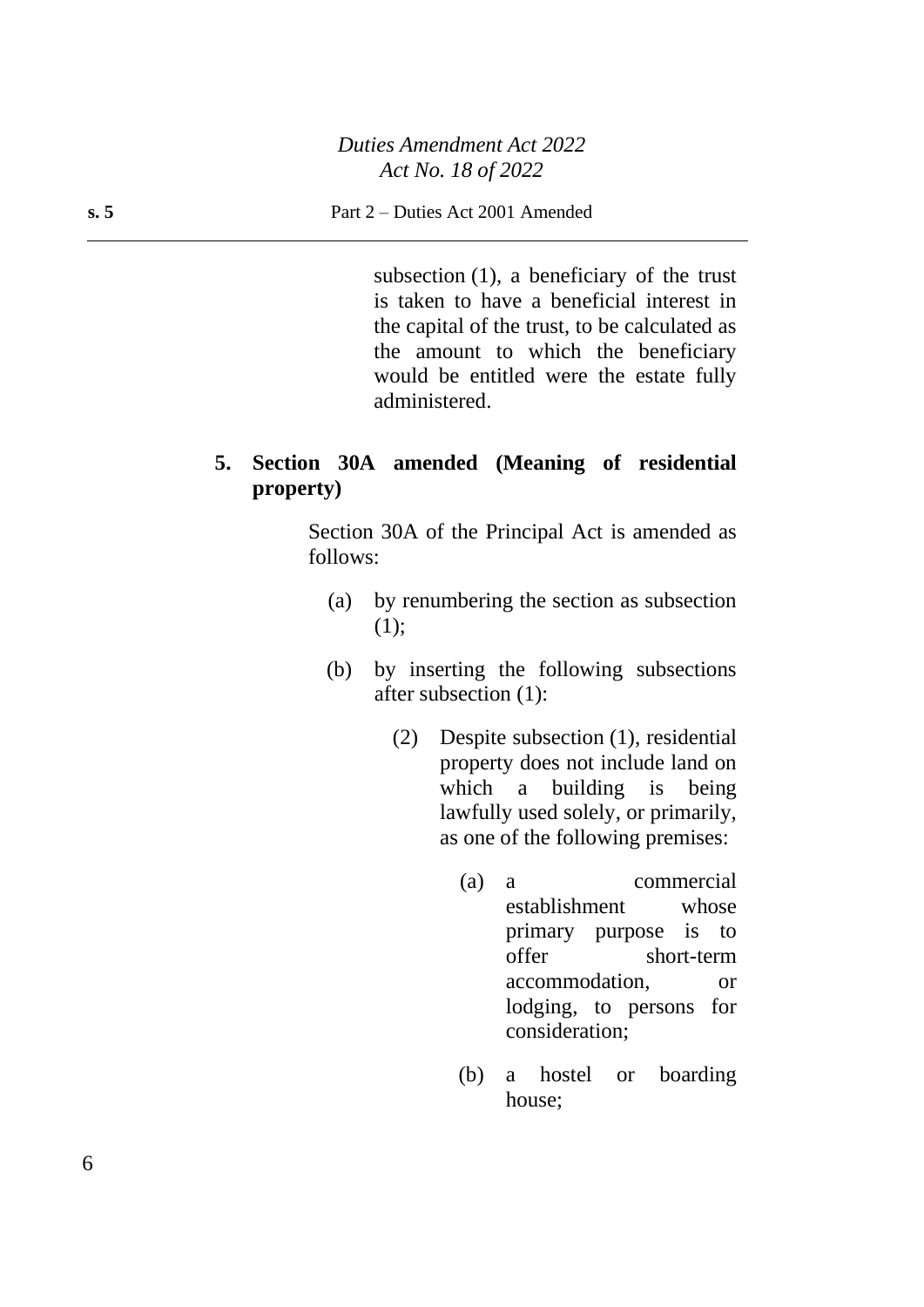- (c) premises that are primarily used, to provide residential accommodation, by or on behalf of – (i) a school, within the meaning of the *Education Act 2016*; or (ii) TasTAFE, within the meaning of the *Education Act 2016*; or (iii) an institution within the meaning of the *Higher Education Funding Act 1988* of the Commonwealth; (d) a residential care service, within the meaning of the *Land Tax Act 2000*;
- (e) a retirement village, within the meaning of the *Land Tax Act 2000*.
- (3) For the purposes of subsection (2), premises that are short stay premises, within the meaning of the *Short Stay*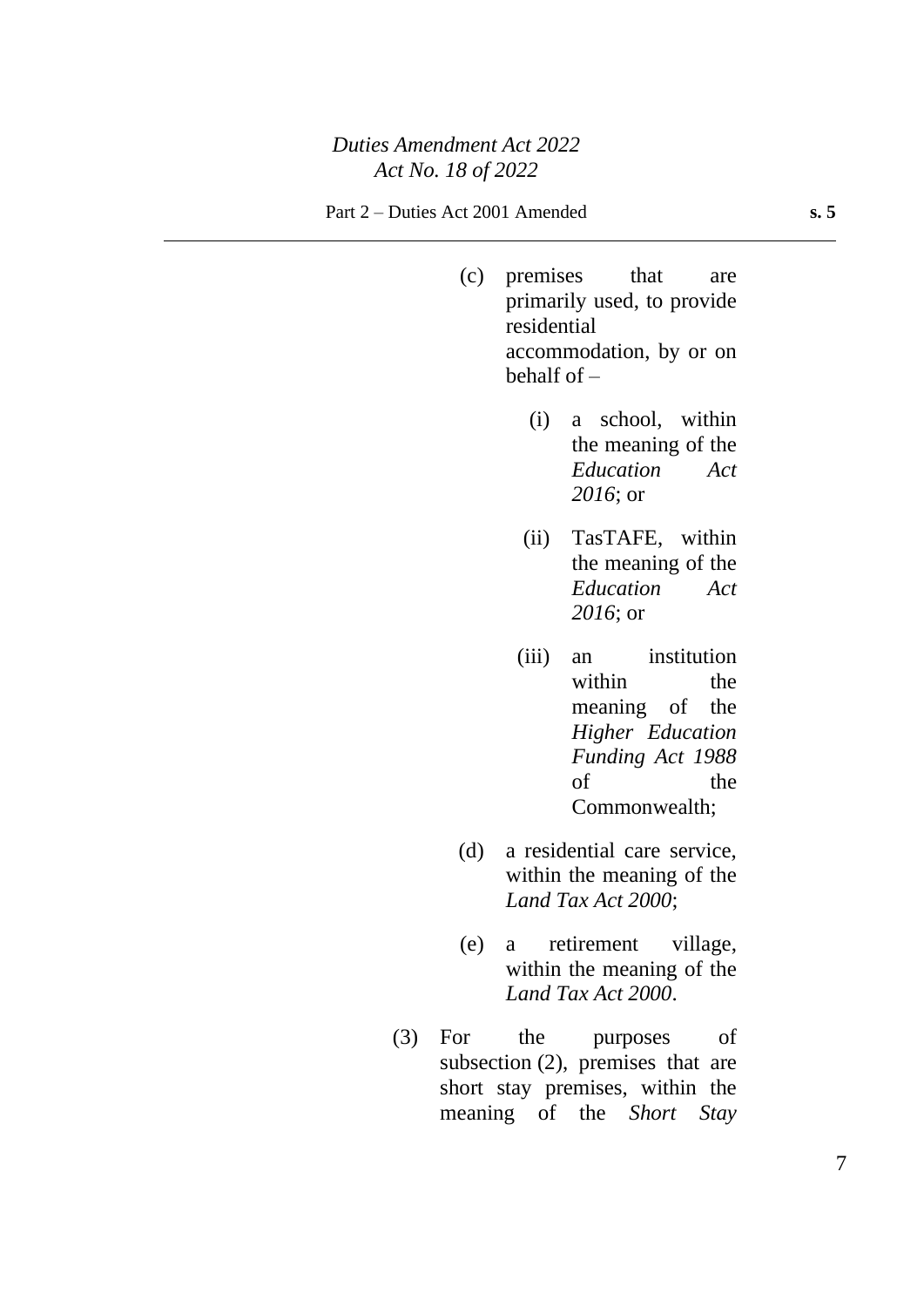*Accommodation Act 2019*, are not commercial establishments.

#### **6. Section 30DA inserted**

After section 30D of the Principal Act, the following section is inserted in Part 3A:

#### **30DA. Reassessment of duty if premises cease to be residential premises**

- (1) This section applies to the transferee for a dutiable transaction in relation to dutiable property if –
	- (a) at the time of the dutiable transaction, the dutiable property was dutiable property to which subsection (2) applies; and
	- (b) within 12 months after the dutiable transaction, the dutiable property ceases to be residential property because premises situated on the dutiable property become premises to which section 30A(2) relates.
- (2) This subsection applies to dutiable property at the time of a dutiable transaction if, at that time, the dutiable property was residential property only by reason that a building on the dutiable property that had, within the 12-month period before that time, been used solely, or primarily, as premises to which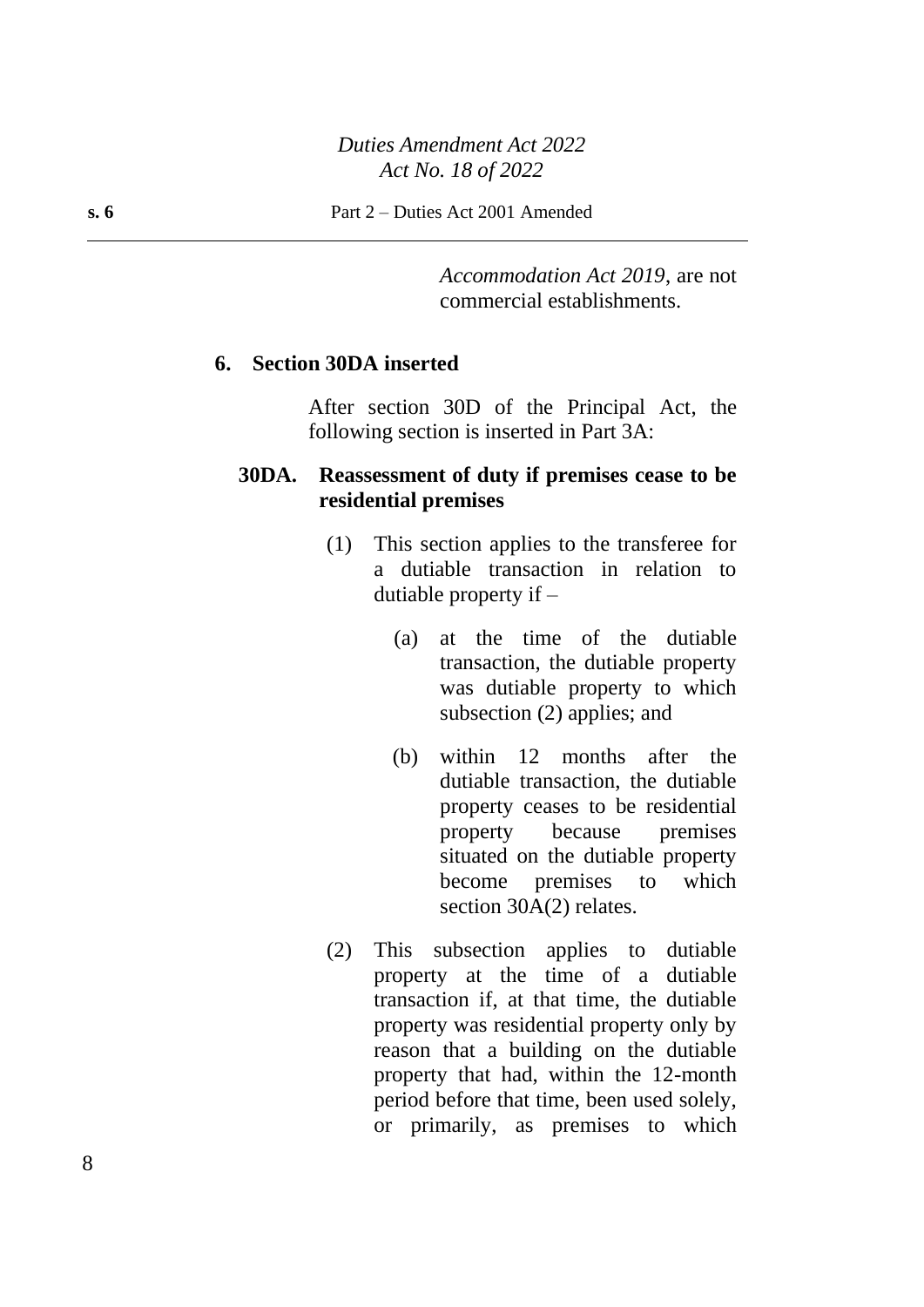section 30A(2) relates, was not being used solely, or primarily, as such premises.

- (3) A transferee to whom this section applies may apply to the Commissioner, in writing, to reassess the duty payable under this Part on a dutiable transaction in relation to dutiable property as if, at the time at which the dutiable transaction occurred, the dutiable property was not residential property because premises situated on the dutiable property were premises to which section 30A(2) applies.
- (4) A transferee may only apply for a reassessment under subsection (3) if the transferee has not transferred all, or any part, of the property that was the subject of the dutiable transaction.
- (5) If the Commissioner receives an application under subsection (3) in respect of a dutiable transaction in relation to dutiable property and the Commissioner is satisfied that the transferee is a transferee to whom this section applies, the Commissioner must –
	- (a) reassess the duty payable under this Part on the dutiable transaction as if, at the time at which the dutiable transaction occurred, the dutiable property was not residential property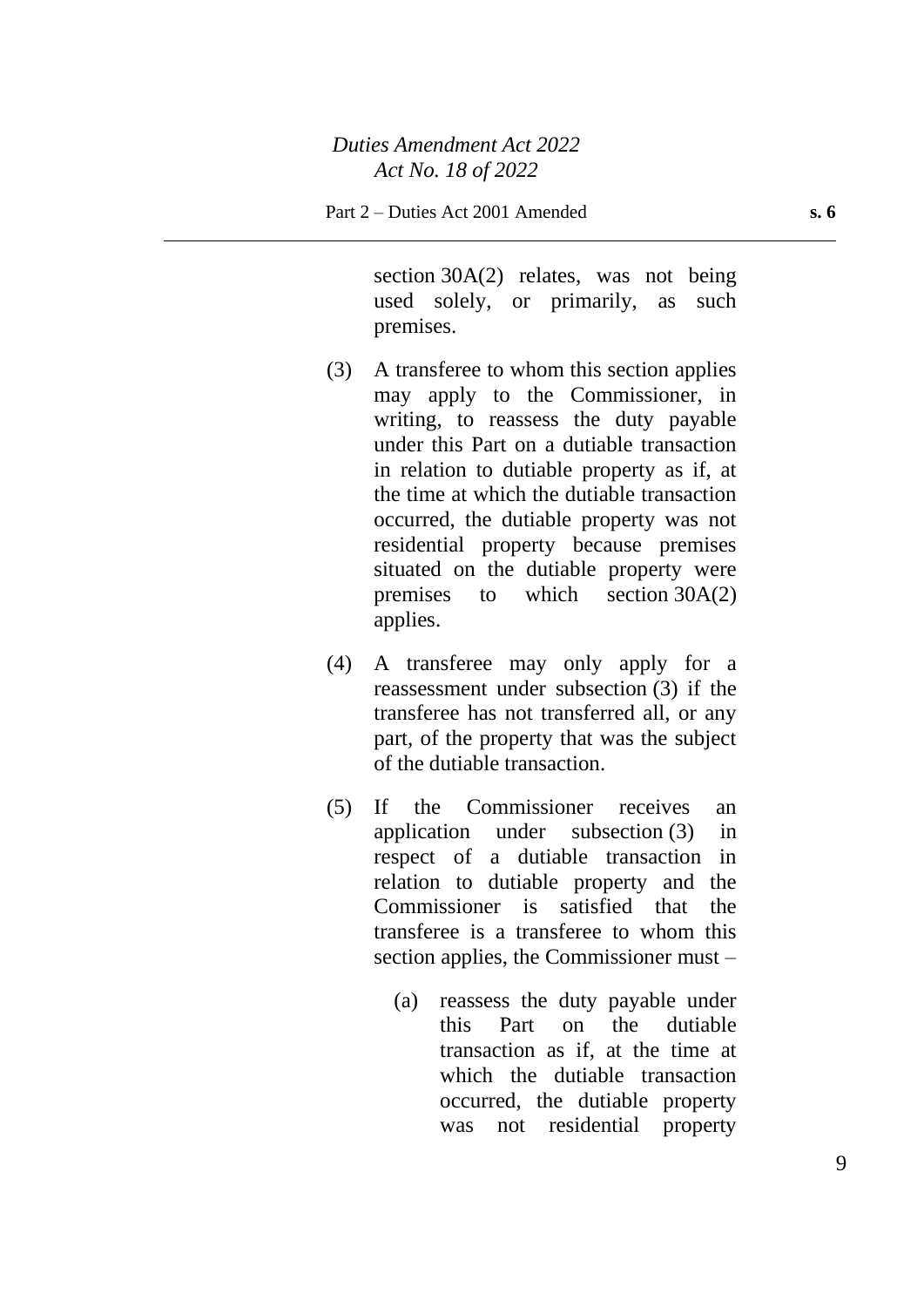because premises situated on the dutiable property were premises to which section 30A(2) applies; and

- (b) refund any amount of duty paid in respect of the dutiable transaction that is in excess of the amount so reassessed.
- (6) If dutiable property to which this section applies becomes residential property again within the 3-year period after the relevant dutiable transaction, section  $30D(2)$ ,  $(3)$ ,  $(4)$  and  $(6)$  apply to the dutiable transaction as if a reference to subsection  $(1)(c)$  were a reference to this subsection.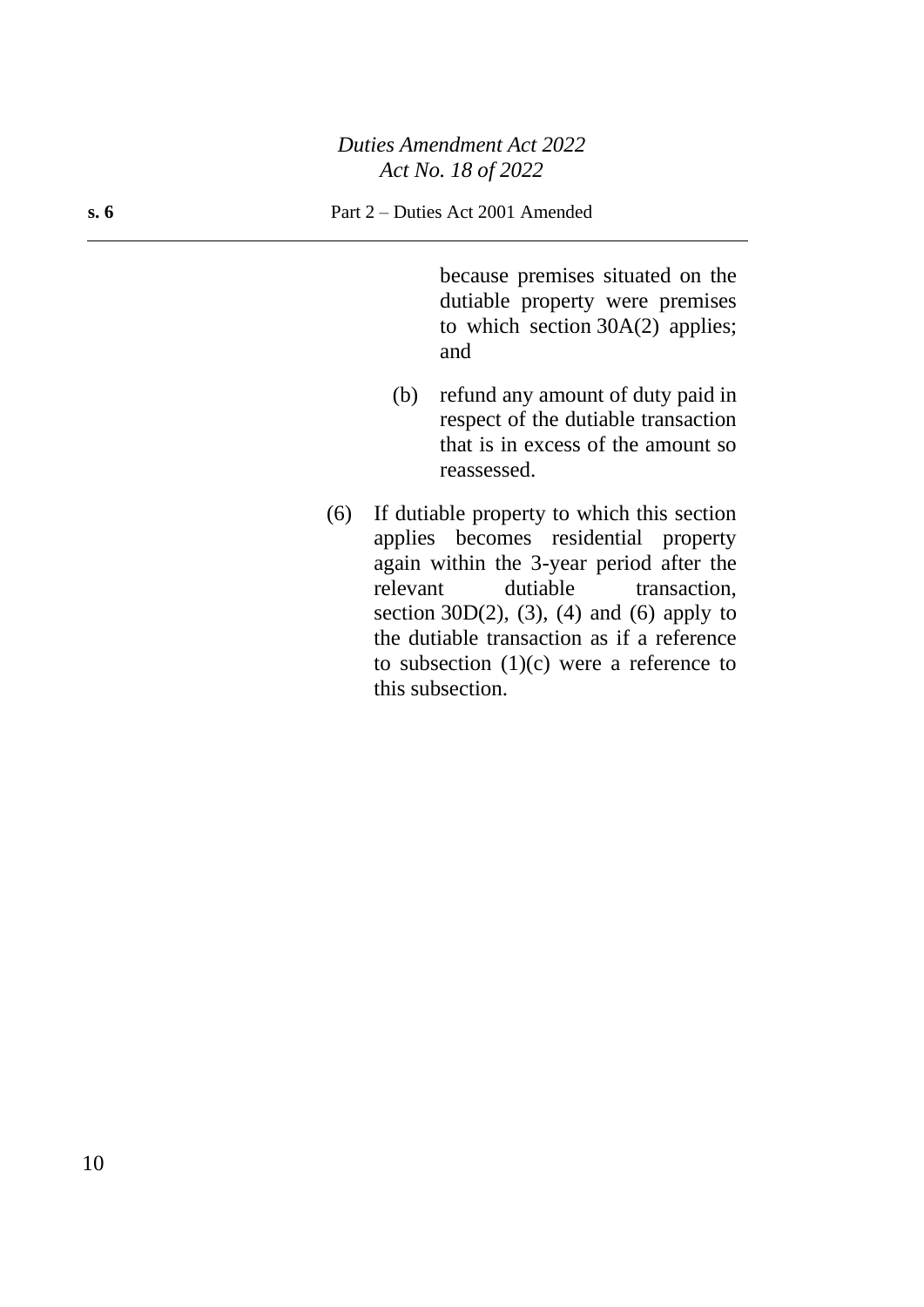### **PART 3 – DUTIES ACT 2001 FURTHER AMENDED**

#### **7. Principal Act**

In this Part, the *Duties Act 2001*\* is referred to as the Principal Act.

#### **8. Section 30AA inserted**

After section 30A of the Principal Act, the following section is inserted in Part 3A:

#### **30AA. Determinations in relation to use of land**

- (1) The Commissioner may make a determination that, for the purposes of section 30, land is, or will be, capable of being lawfully used primarily for primary production purposes if the Commissioner is satisfied, on reasonable grounds, that at least 50% of the land is, or will be, capable of being used for such a purpose, whether or not the land is, or will be, capable of use for another purpose.
- (2) The Commissioner may make a determination that, for the purposes of section 30A, land is, or will be, capable of being lawfully used primarily for residential purposes if the Commissioner is satisfied, on reasonable grounds, that at least 50% of the land is, or will be, capable of being used for such a purpose,

\_\_\_\_\_\_\_\_\_\_\_\_\_\_\_\_\_\_\_\_\_\_\_\_\_\_\_\_\_\_\_\_\_\_\_\_\_\_\_\_\_\_\_\_\_\_\_\_\_\_\_\_\_\_\_\_\_\_\_\_\_\_\_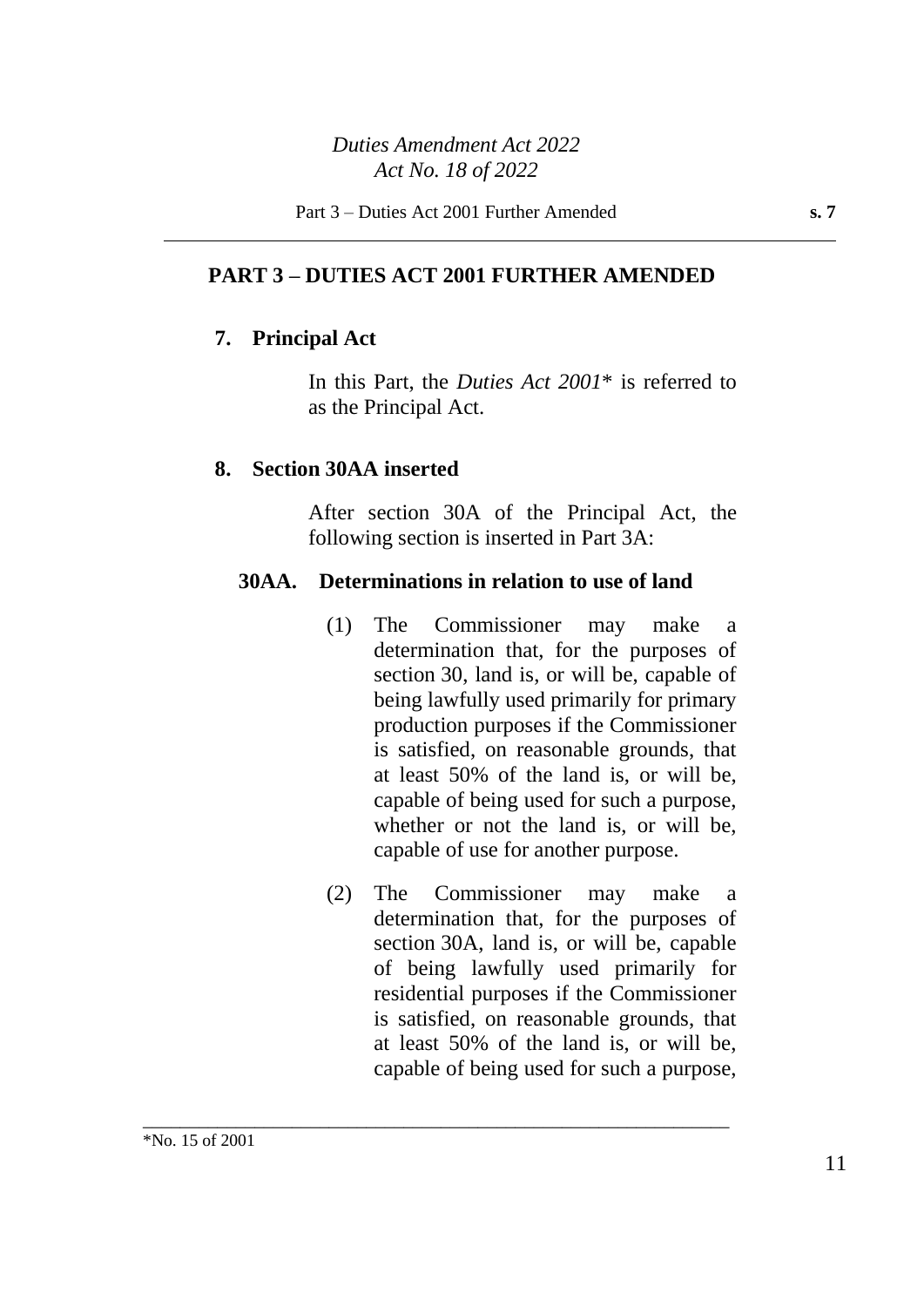whether or not the land is, or will be, capable of use for another purpose.

#### **9. Section 30HC inserted**

After section 30HB of the Principal Act, the following section is inserted in Part 3A:

### **30HC. Reassessment of duty for certain developers of property**

- $(1)$  In this section
	- *occupancy permit* has the same meaning as in the *Building Act 2016*;

*relevant dwelling* means a dwelling where –

- (a) the dwelling is situated on land, within Tasmania, that is acquired by a person (the *relevant person*) on or after 1 July 2022; and
- (b) on or after that date  $-$ 
	- (i) the laying of the foundations of the dwelling occurred; or
	- (ii) if no foundations are to be laid in respect of the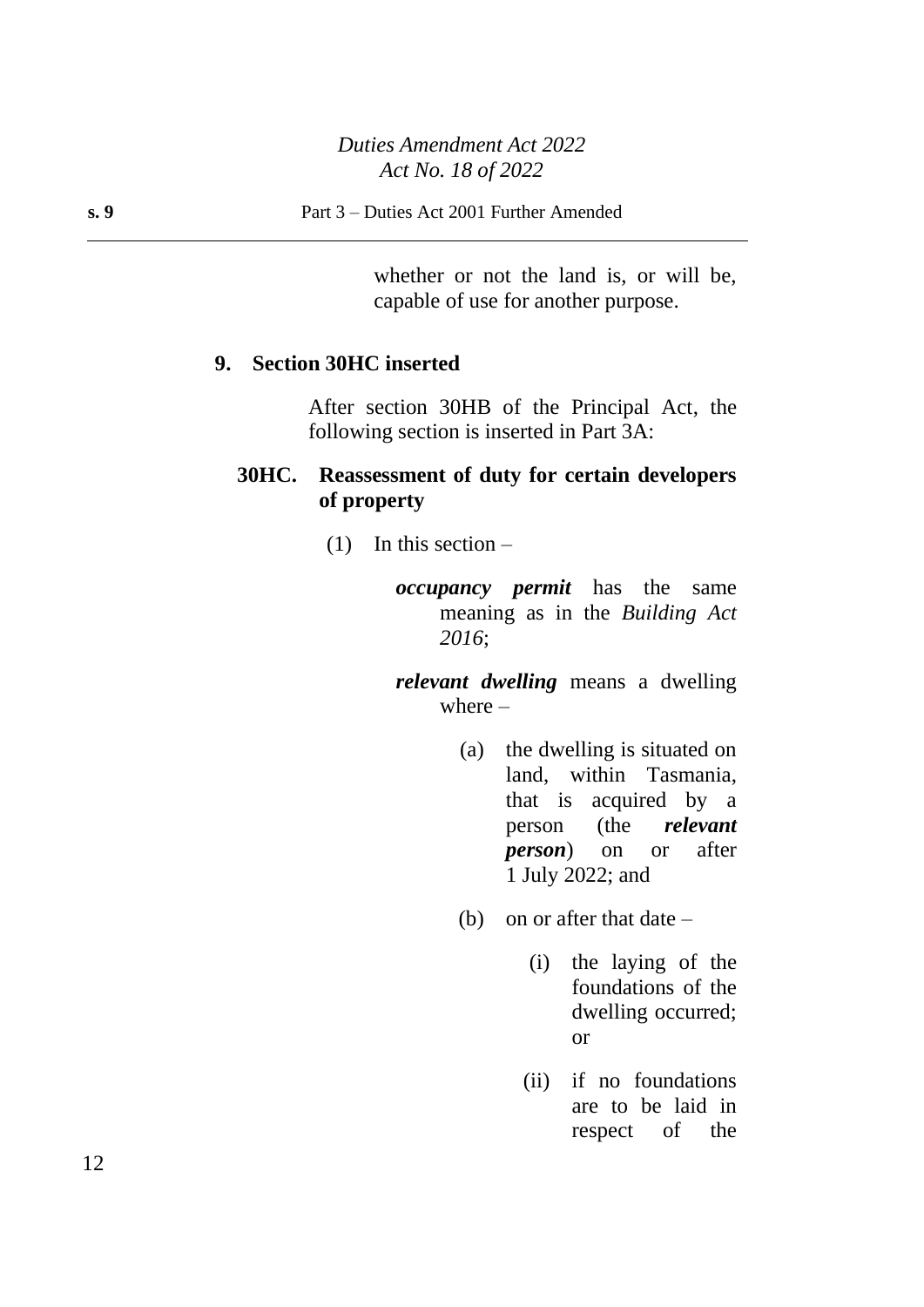dwelling, an equivalent act determined by the Commissioner occurred in respect of the dwelling; and

- (c) the completed dwelling is capable of being lawfully used solely, or primarily, for residential purposes; and
- (d) an occupancy permit is first issued, to the relevant person, in respect of the dwelling within 3 years after the relevant person acquired the land on which the dwelling is situated;
- *Tasmania-based foreign developer*, in respect of a financial year, means a foreign person who operates a business –
	- (a) that acquires land within Tasmania with the aim of developing the land; and
	- (b) of which at least 80% of the wages of management and administration staff of the business are taxable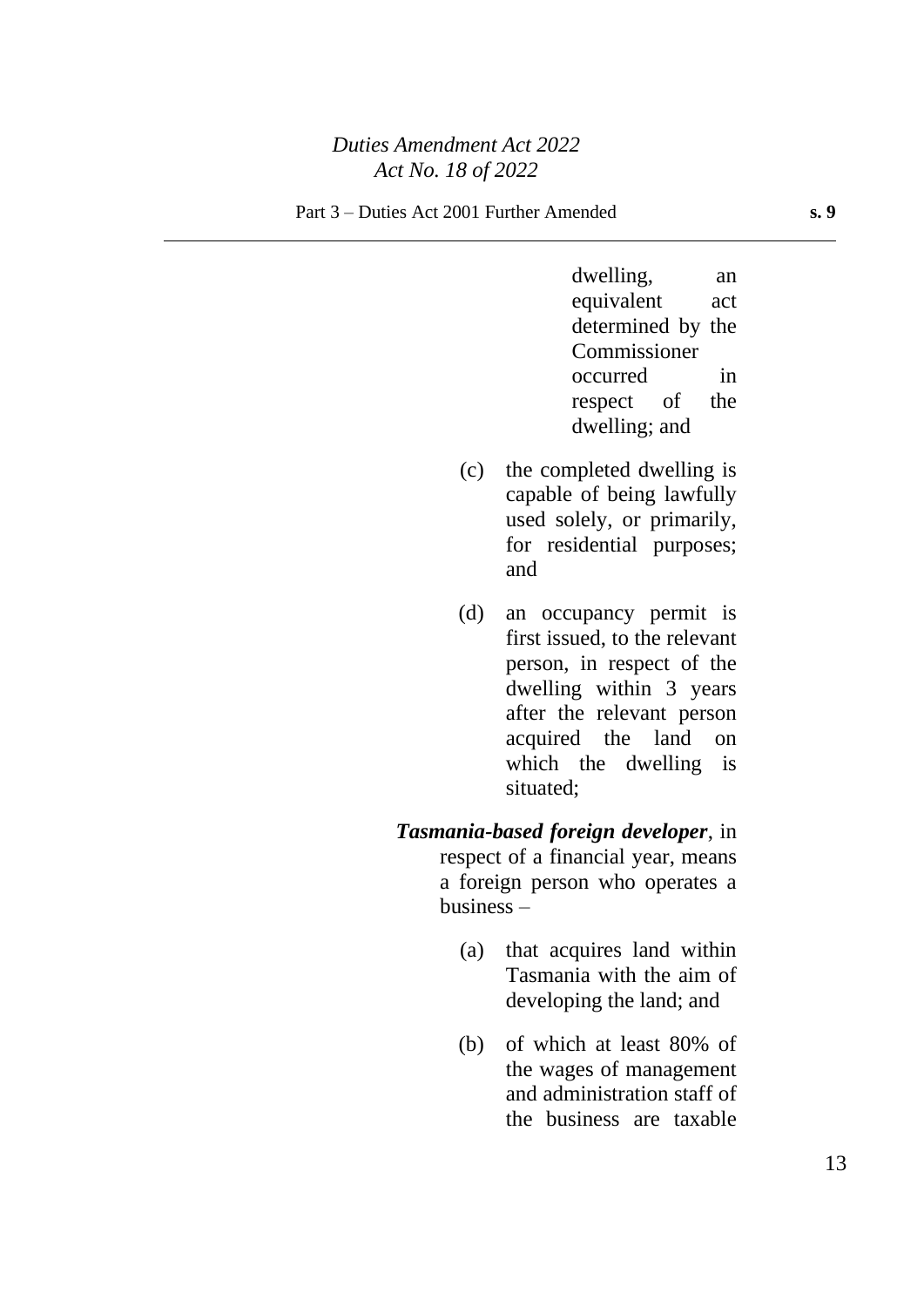wages within the meaning of the *Payroll Tax Act 2008*, in that year; and

- (c) that operates in Tasmania for the majority of its business hours in that year.
- (2) A person may apply to the Commissioner, in writing, to reassess the duty payable by the person under this Part, for a specified financial year, in relation to a dutiable transaction consisting of an acquisition of land, if –
	- (a) the person is a Tasmania-based foreign developer in respect of the financial year; and
	- (b) the person, or the business by virtue of which the person is a Tasmania-based foreign developer for the purposes of this section, has –
		- (i) been issued with occupancy permits, in that year, in respect of at least 50 relevant dwellings on the land; and
		- (ii) paid duty under this Part in respect of the dutiable transaction consisting of the acquisition of the land on which one or more of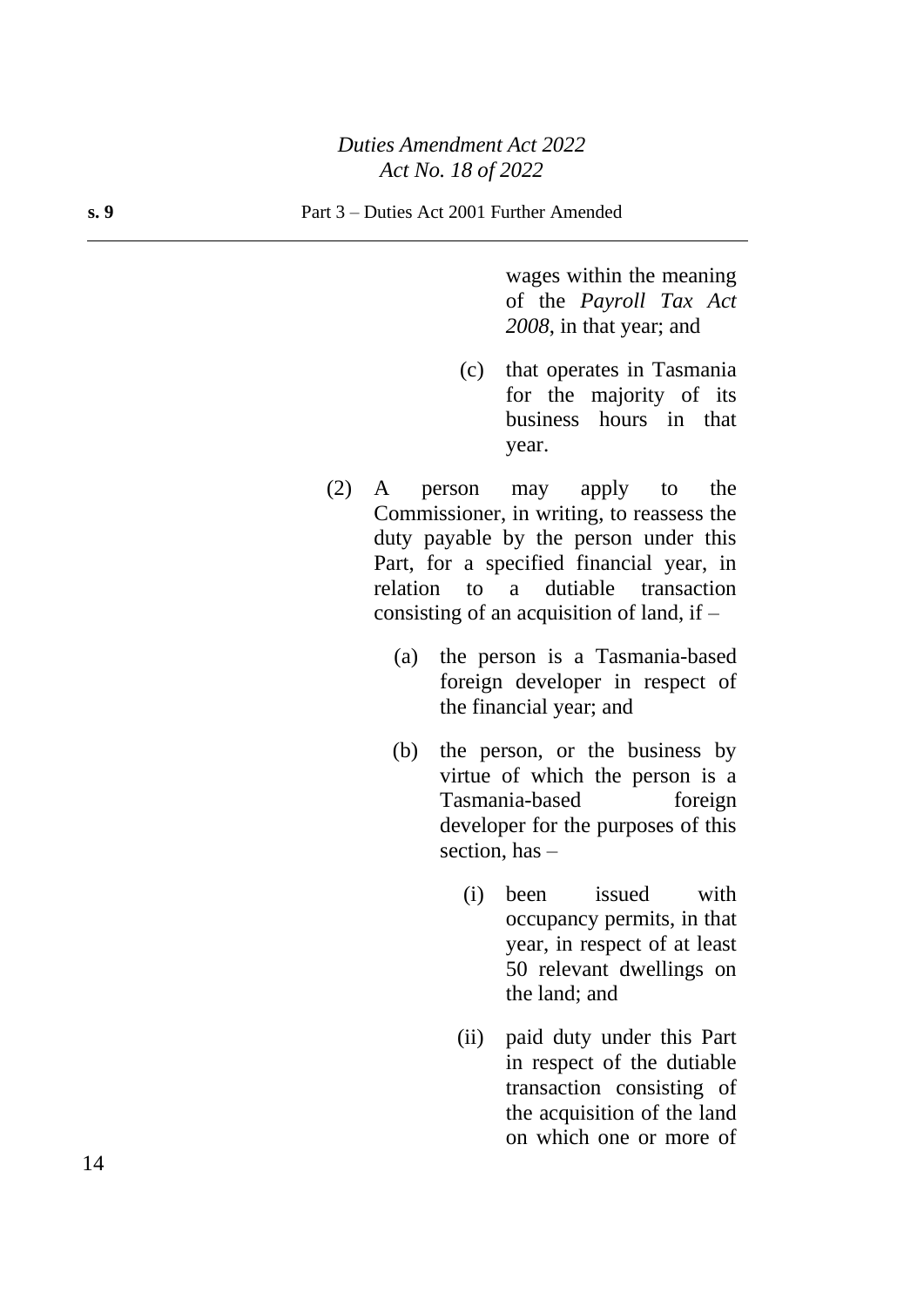those relevant dwellings are situated.

- (3) If the Commissioner receives an application under subsection (2) from a person in respect of a financial year, in relation to a dutiable transaction consisting of an acquisition of land, the Commissioner must –
	- (a) reassess the duty payable under this Part by the person, in respect of the dutiable transaction, as if, at the time at which the transaction was made, the person were not a foreign person; and
	- (b) refund any amount of duty paid by the person under this Part, in respect of the dutiable transaction, that is in excess of the amount so reassessed in relation to that dutiable transaction.
- (4) If a Tasmania-based foreign developer has paid duty under this Part in relation to a dutiable transaction consisting of an acquisition of a parcel of land and a relevant dwelling is situated on a portion, of that land, that –
	- (a) is recorded in a single certificate of title within the meaning of the *Land Tax Act 2000*; or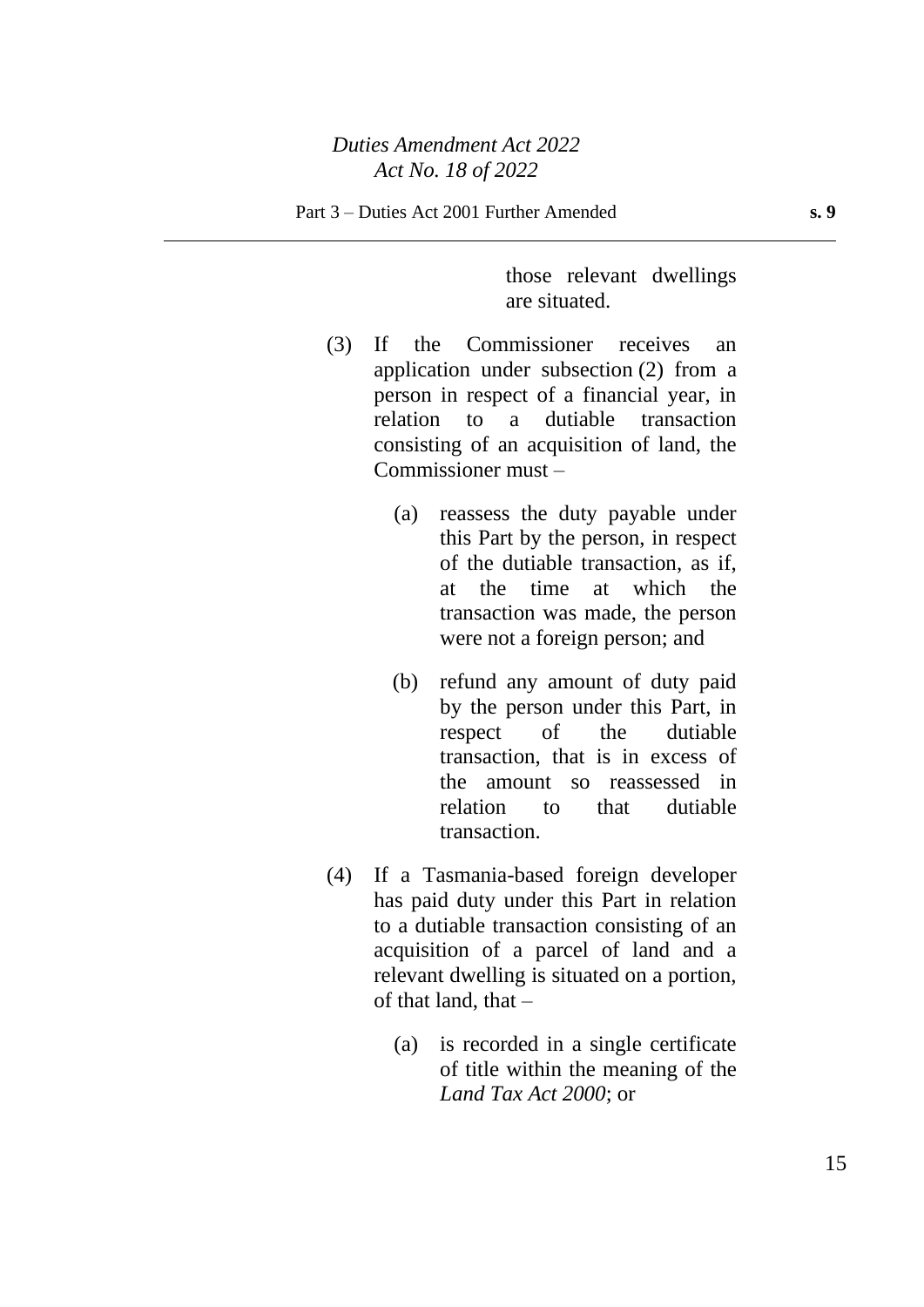- (b) is a lot or area of common property, of a strata scheme within the meaning of the *Strata Titles Act 1998*; or
- (c) was created by the division of the land in a manner that is identified, or recognised, in another way –

the Commissioner is to reassess, under subsection (3), in accordance with subsection (5), the amount of duty payable.

- (5) The reassessment under subsection (3) of duty payable in respect of a dutiable transaction consisting of an acquisition of land is, if subsection (4) applies in relation to one or more portions of the land, to be determined by –
	- (a) reassessing the duty payable under this Part in respect of all of the land of which the portion of land is, or the portions of land are, part; and
	- (b) calculating the percentage, of all of the land, that consists of the portion of land or portions of land; and
	- (c) reducing the amount of duty payable in respect of the land under this Part by the percentage calculated under paragraph (b) for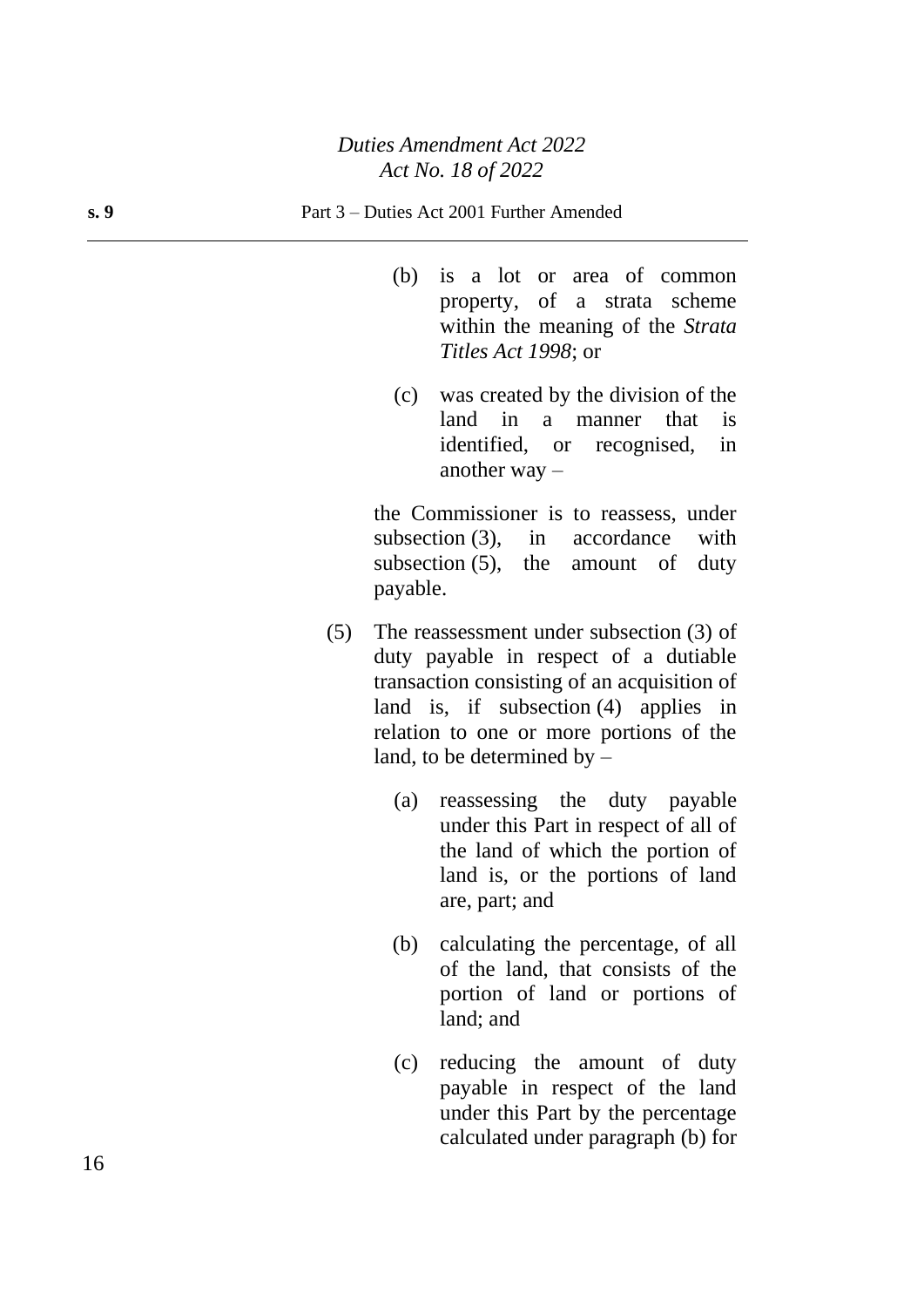the portion of land or the portions of land.

(6) The Commissioner may only refund, under subsection (3), an amount of duty paid by a Tasmania-based foreign developer if the Commissioner is satisfied that the developer complied with all of the relevant requirements of the Foreign Investment Review Board, established by the Commonwealth Government, that apply in respect of the acquisition of the land for which duty is being reassessed under subsection (3).

## **10. Section 30M amended (Circumstances in which transferee not a foreign person)**

Section 30M of the Principal Act is amended as follows:

- (a) by omitting from subsection (1) "where" and substituting "in which";
- (b) by omitting subsection (2) and substituting the following subsection:
	- (2) While the circumstances published by the Commissioner under subsection (1), and in force in accordance with subsection (3), apply in relation to a transferee, the transferee is not a foreign person for the purposes of this Part.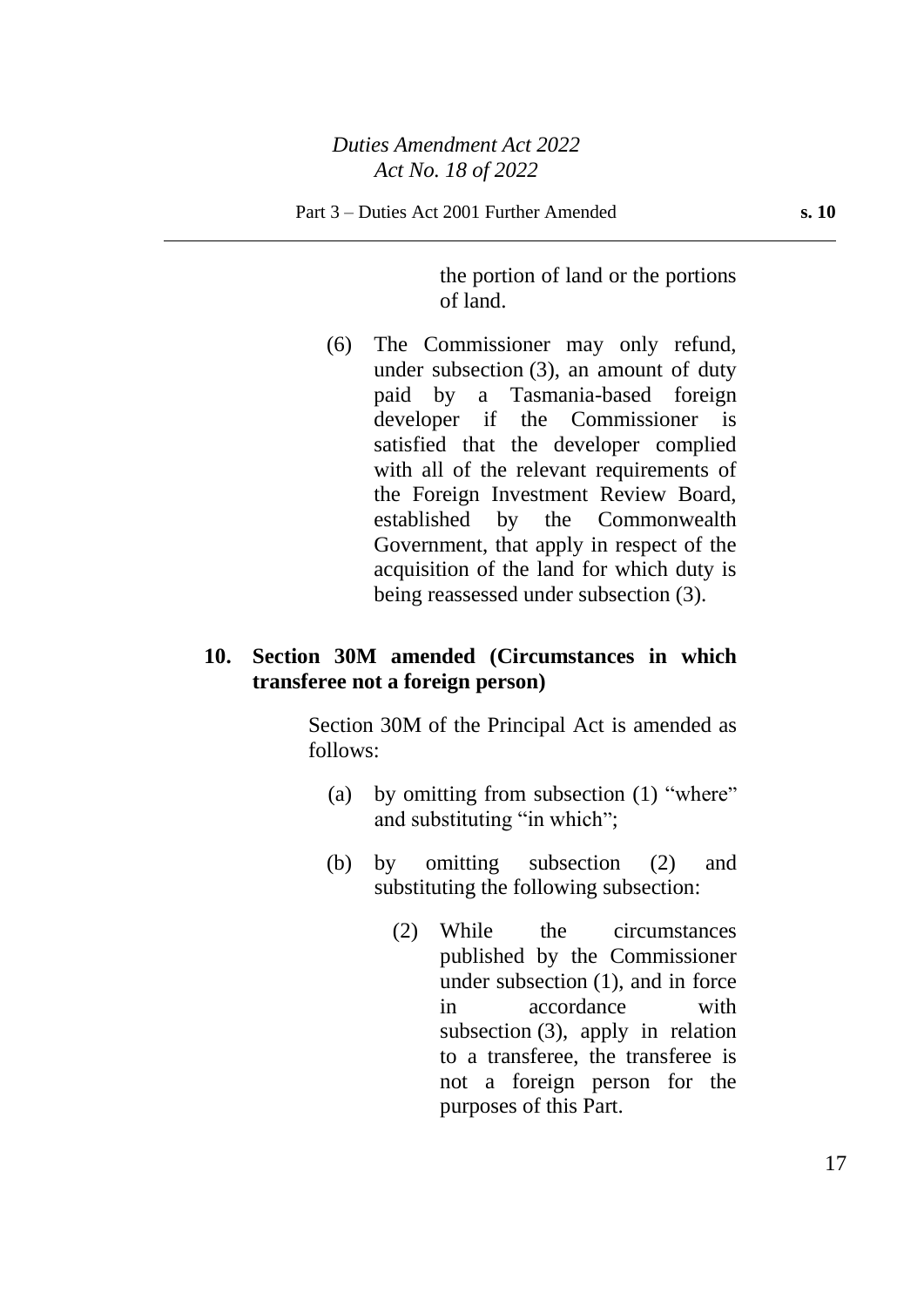- (c) by omitting from subsection  $(4)(a)$  "a transferee meets the circumstances, published and in force under this section," and substituting "the circumstances published by the Commissioner under subsection (1), and in force in accordance with subsection (3), apply in relation to a transferee";
- (d) by omitting from subsection (5) "the transferee meets the circumstances published and in force under this section" and substituting "the circumstances published by the Commissioner under subsection (1), and in force in accordance with subsection (3), apply in relation to a transferee".

### **11. Section 57B inserted**

After section 57AA of the Principal Act, the following section is inserted in Part 6:

#### **57B. Exemptions – certain financing arrangements**

- (1) No duty is chargeable under this Chapter in respect of a transaction, relating to dutiable property, that is a second transaction within the meaning of subsection  $(2)$  or  $(3)$ .
- (2) This subsection applies if a natural person and an authorised deposit-taking

18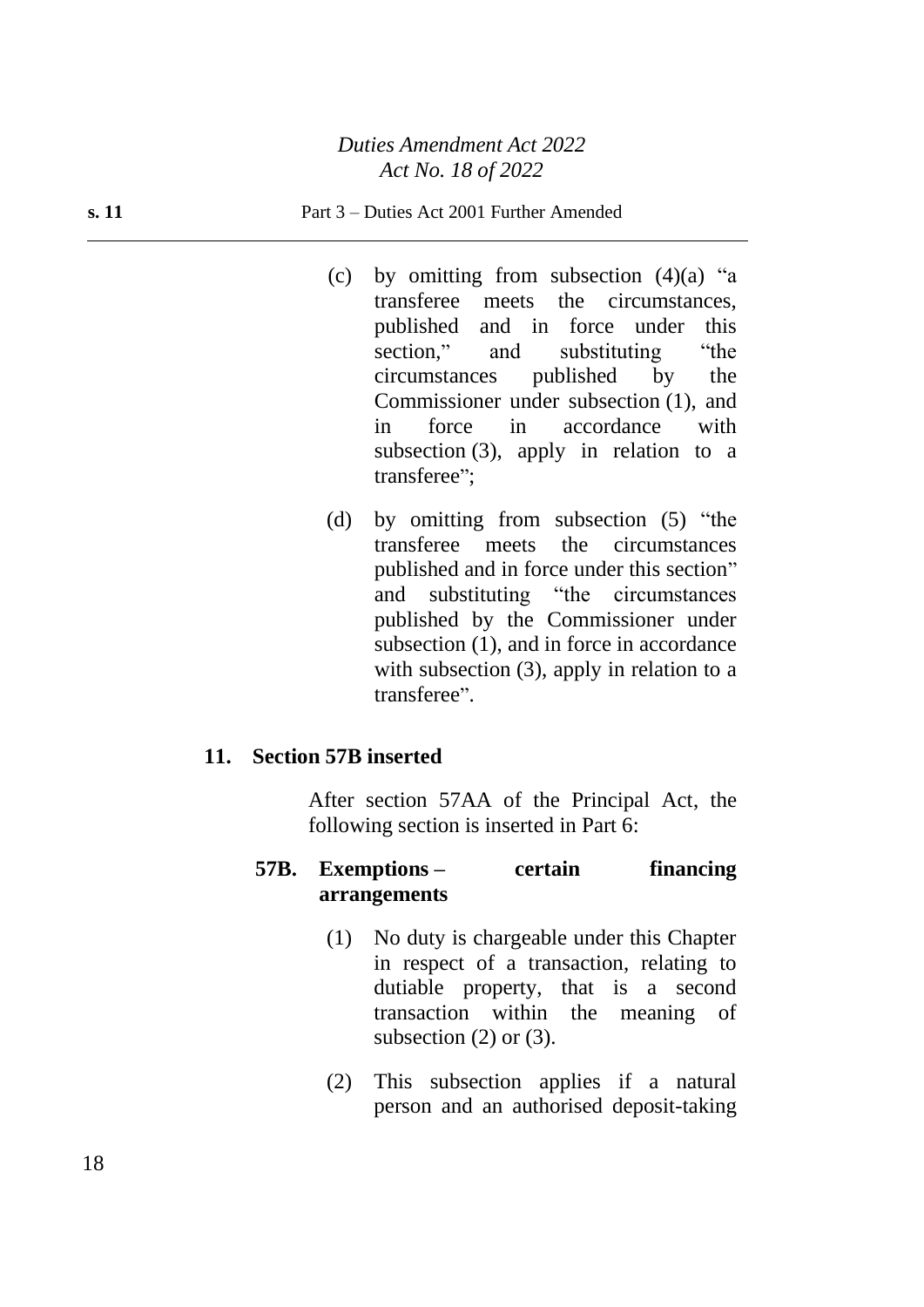institution enter into an agreement where  $-$ 

- (a) the natural person, acting as agent for the authorised deposit-taking institution, and a third party enter into an agreement for sale in relation to real property (the *relevant property*); and
- (b) in accordance with the agreement for sale referred to in paragraph (a), the relevant property is transferred from the third party to the authorised deposit-taking institution (the *first transaction*); and
- (c) at the same time as the first transaction, the authorised deposit-taking institution and the natural person enter into an agreement for sale in relation to the relevant property; and
- (d) in accordance with the agreement for sale referred to in paragraph (c), the authorised deposit-taking institution transfers the relevant property to the natural person for consideration (the *second transaction*).
- (3) This subsection applies if a natural person and an authorised deposit-taking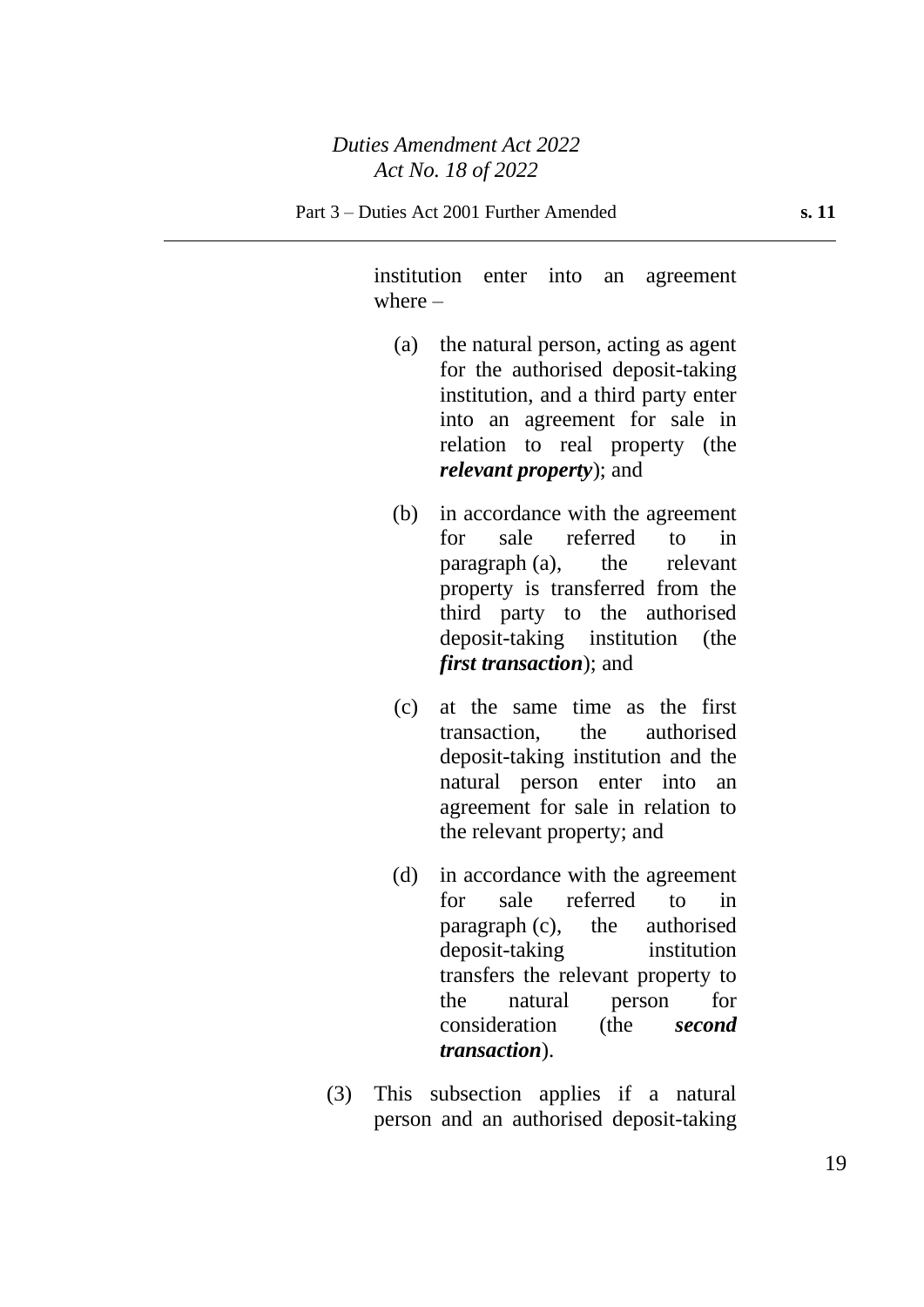institution enter into an agreement where –

- (a) the natural person, acting as agent for the authorised deposit-taking institution, and a third party enter into an agreement for sale in relation to real property (the *relevant property*); and
- (b) in accordance with the agreement for sale referred to in paragraph (a), the relevant property is transferred from the third party to both the authorised deposit-taking institution and the natural person (the *first transaction*) in the percentages specified in the agreement; and
- (c) at the same time as the first transaction, the authorised deposit-taking institution and the natural person enter into an agreement where the natural person is to purchase such percentage of the relevant property as is owned by the authorised deposit-taking institution; and
- (d) in accordance with the agreement referred to in paragraph (c), the authorised deposit-taking institution transfers, in one or more transactions, the relevant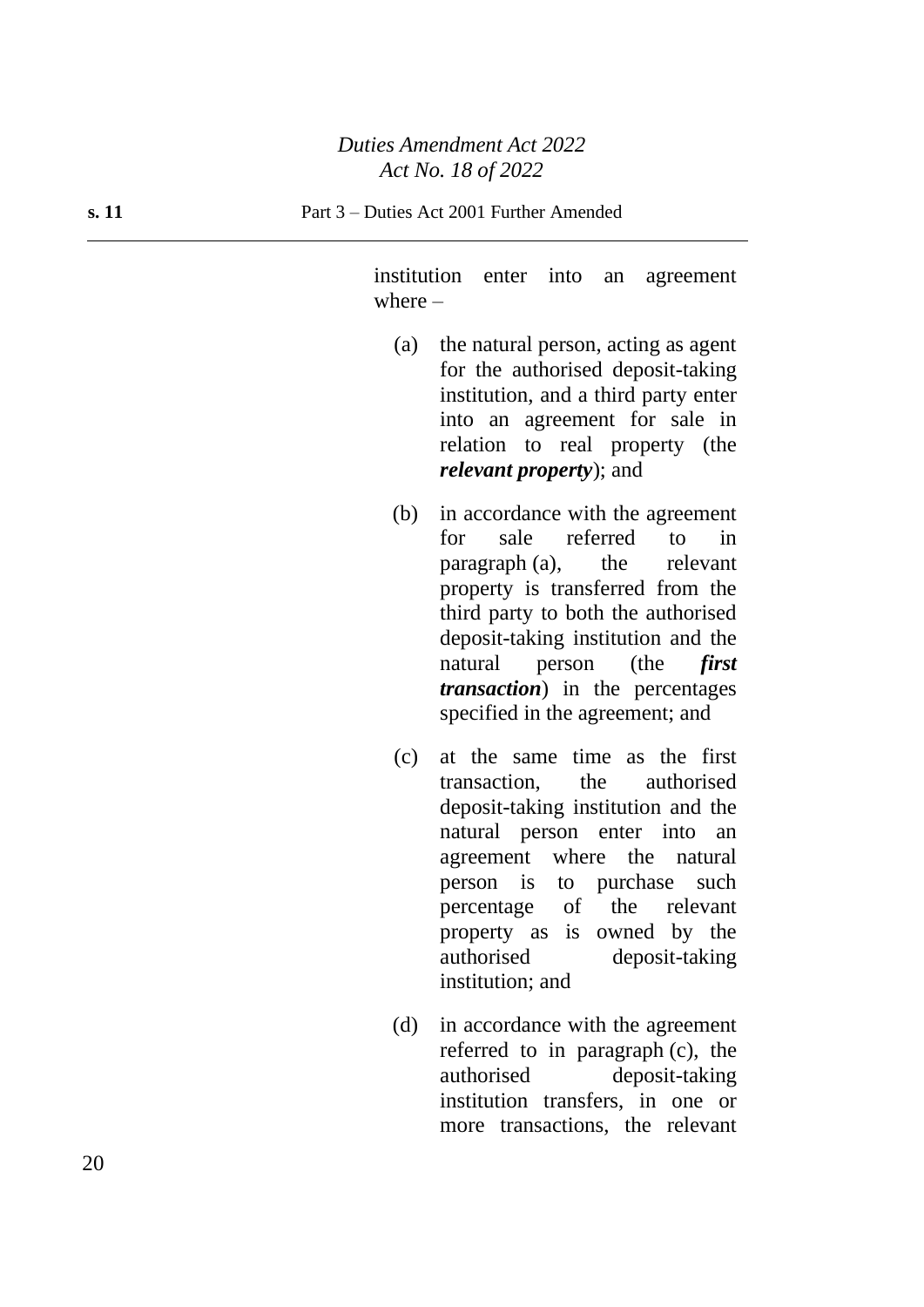property to the natural person for consideration (the *second transaction*).

- (4) No duty is chargeable under this Chapter in respect of a transaction, relating to dutiable property, that is a first transaction, or a second transaction, within the meaning of subsection  $(5)$ .
- (5) This subsection applies if  $-$ 
	- (a) a natural person and an authorised deposit-taking institution enter into any of the agreements referred to in subsection (2) or (3) (the *relevant agreement*); and
	- (b) the authorised deposit-taking institution transfers the dutiable property to another authorised deposit-taking institution (the *first transaction*) on the condition that the other authorised deposittaking institution complies with the terms of the relevant agreement; and
	- (c) in accordance with the relevant agreement, the other authorised deposit-taking institution transfers the dutiable property to the natural person (the *second transaction*).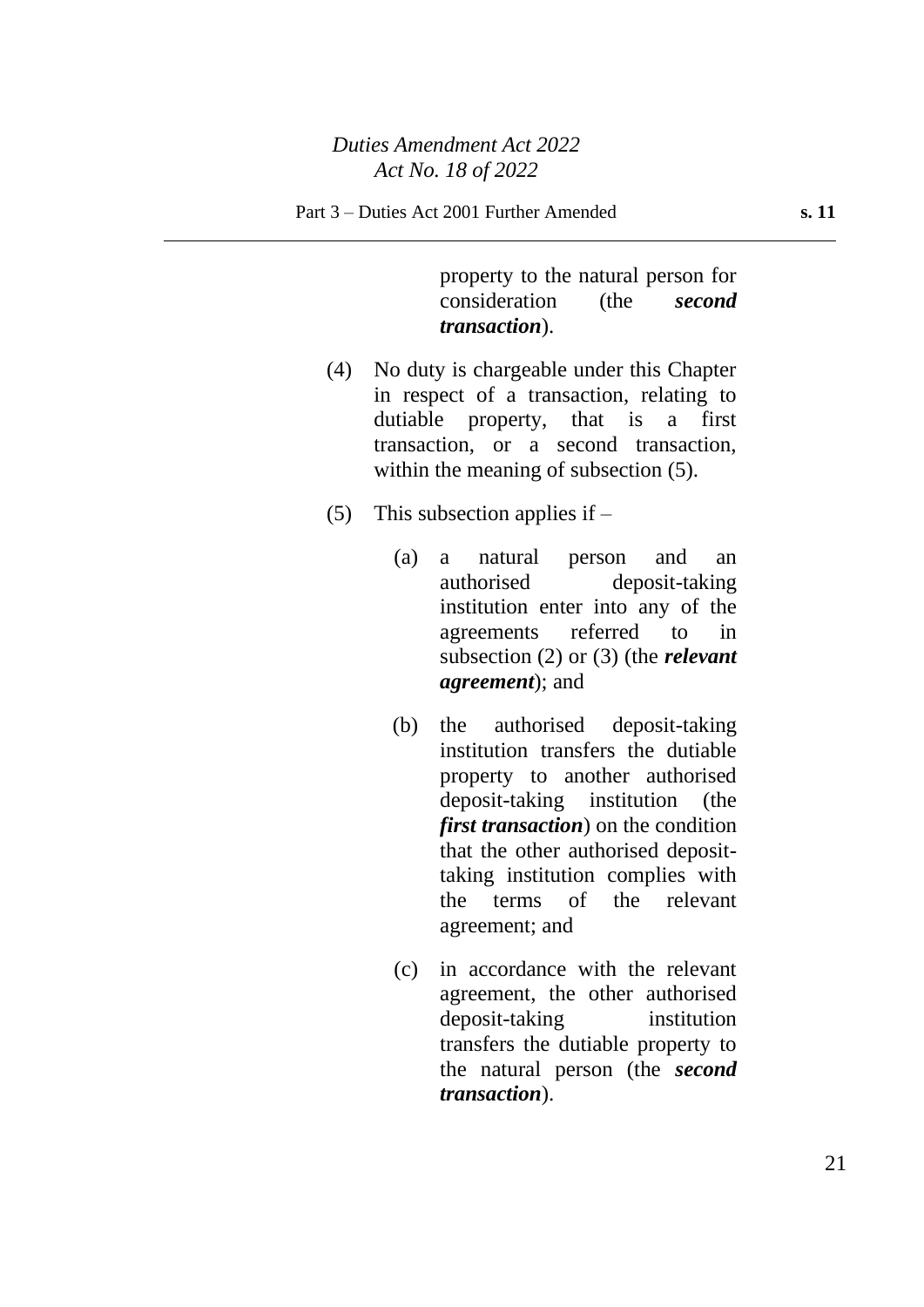#### **s. 11** Part 3 – Duties Act 2001 Further Amended

- (6) No duty is chargeable under this Chapter in respect of a transfer (the *relevant transfer*), of an interest, held by an authorised deposit-taking institution in accordance with an agreement referred to in subsection (2), (3) or (5), if  $-$ 
	- (a) before the agreement has been completed, a natural person, referred to in subsection  $(2)$ ,  $(3)$ or (5), respectively, who held an interest under the agreement, has died; and
	- (b) the relevant transfer is made to another natural person, to whom the interest, under the agreement, of the natural person has been transferred by virtue of –
		- (i) a testamentary gift; or
		- (ii) the right of survivorship; or
		- (iii) the *Administration and Probate Act 1935*.